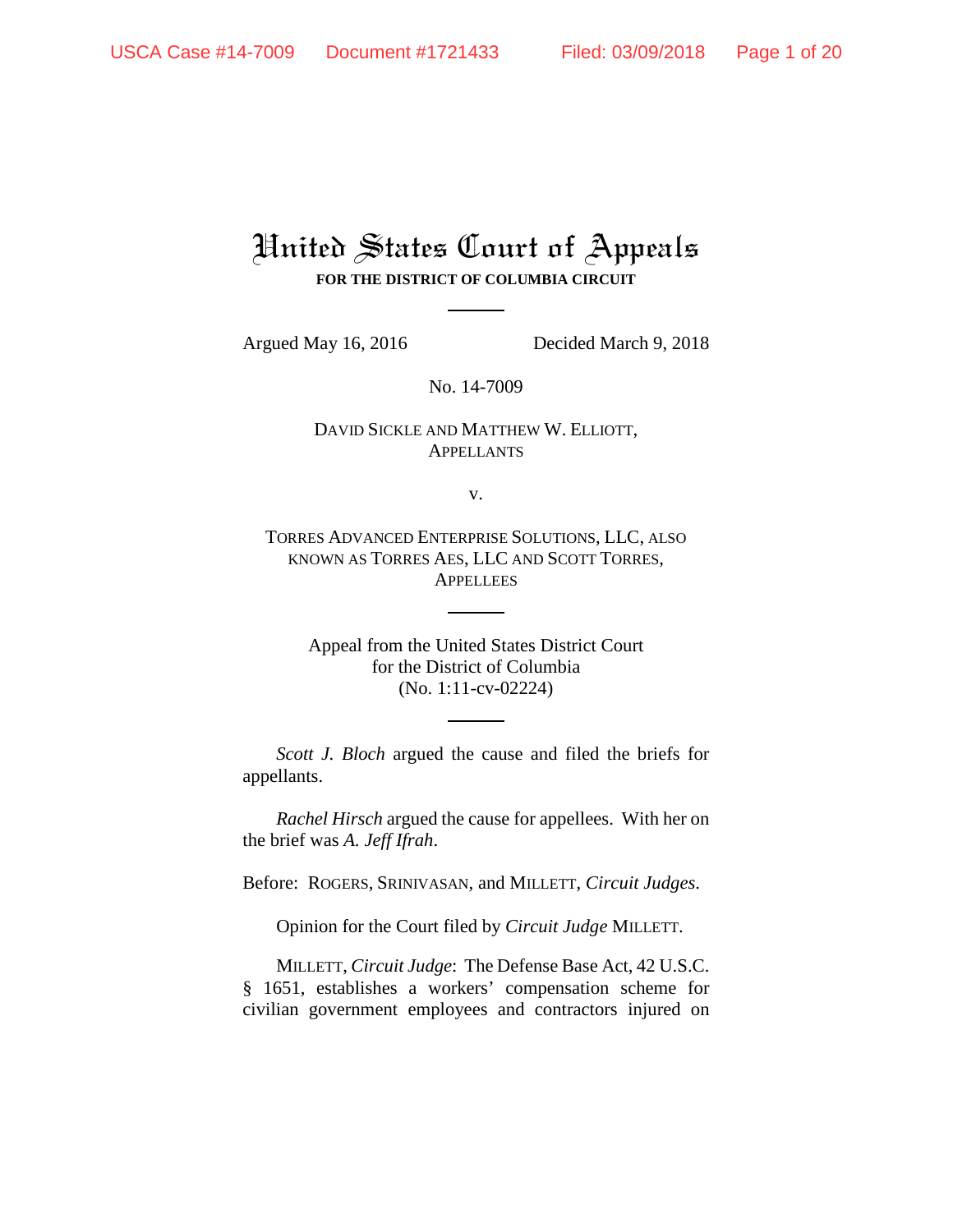overseas military bases. This case addresses the preemptive reach of that scheme. Torres Advanced Enterprise Solutions terminated both Matthew Elliott's and David Sickle's contracts after Elliott sought workers' compensation benefits under the Defense Base Act, and Sickle medically documented Elliott's claim. Elliott and Sickle sued the company for breach of contract and common-law torts. We hold that the Defense Base Act preempts Elliott's tort claims because they derive from his efforts to obtain Defense Base Act benefits. The Act, however, does not preempt Sickle's claims or Elliott's contract claim because those injuries arose independently of any claim for workers' compensation benefits.

**I**

## **A**

Congress enacted the Defense Base Act ("Base Act"), 42 U.S.C. § 1651, to provide workers' compensation benefits to civilian government and contracted employees stationed at overseas military bases, *id.* § 1651(a). The Act does so by extending to those employees key provisions of the workers' compensation benefit program established in the Longshore and Harbor Workers' Compensation Act ("Longshore Act"), 33 U.S.C. §§ 901 *et seq.*, and by broadly incorporating the terms and provisions of the Longshore Act "[e]xcept as herein modified." 42 U.S.C. § 1651(a).

In addition to providing a comprehensive compensation scheme for workplace injuries, the Base Act, via the Longshore Act, expressly prohibits retaliation against those who seek the statutorily authorized benefits. 33 U.S.C. § 948a; *see* 42 U.S.C. § 1651(a). The Longshore Act specifically provides that "[i]t shall be unlawful for any employer \* \* \* to discharge or in any other manner discriminate against an employee as to his employment because such employee has claimed or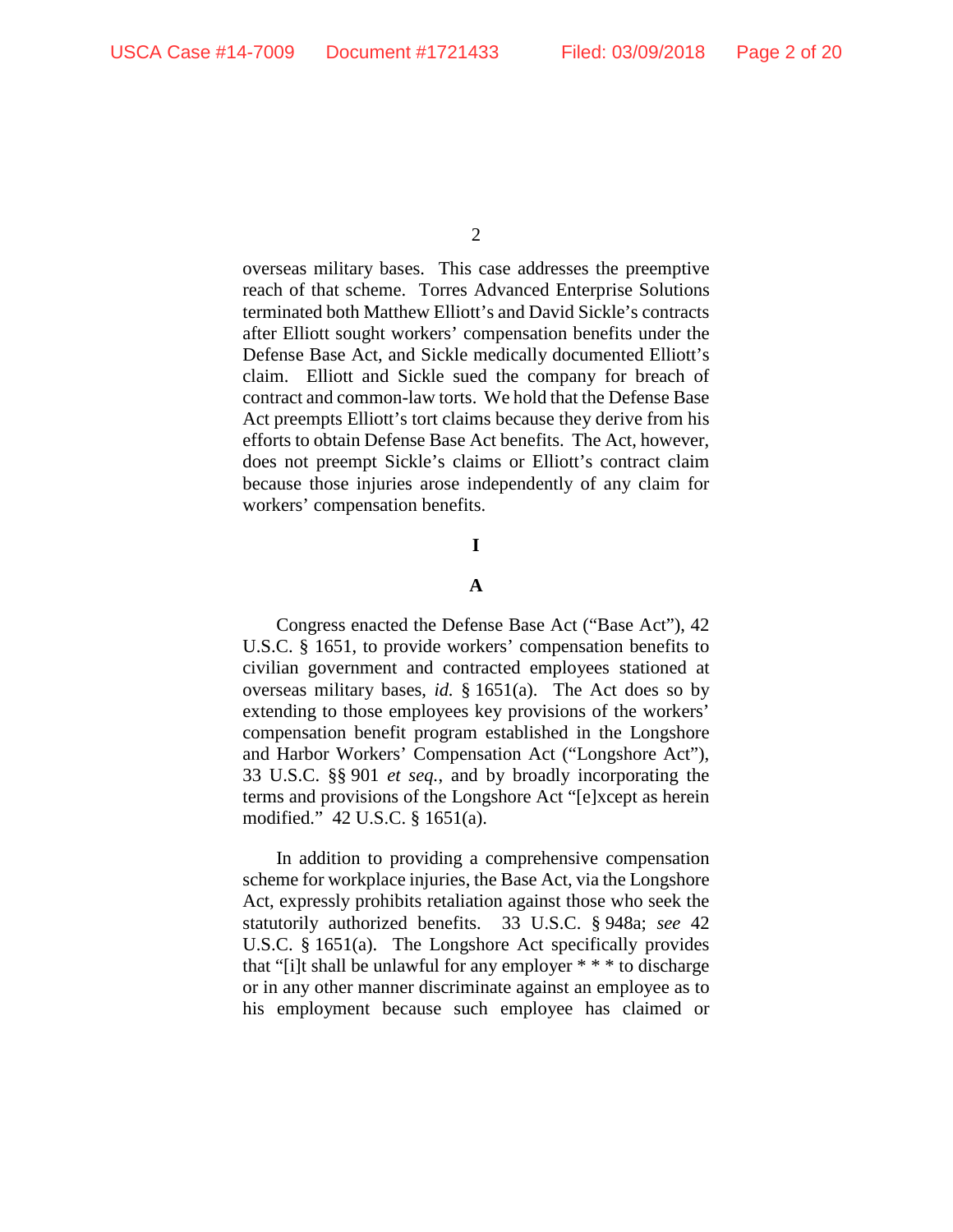attempted to claim compensation from such employer." 33 U.S.C. § 948a. The Longshore Act also prohibits retaliating in any way against an employee "because he has testified or is about to testify in a proceeding under this chapter." *Id.* Violators can be assessed penalties ranging from \$1,000 to \$5,000. *Id.* In addition, improperly dismissed employees may seek reinstatement and back-pay to the extent that they remain capable of performing their prior duties. *Id.*

In addition to its substantive provisions, the Base Act contains an exclusivity provision limiting the scope of an employer's potential liability to an employee who collects workers' compensation benefits. Specifically, the Act provides that the "liability of an employer \* \* \* shall be exclusive and in place of all other liability of such employer, contractor, subcontractor, or subordinate contractor to his employees (and their dependents)  $***$ , under the work[ers'] compensation law of any State, Territory, or other jurisdiction, irrespective of the place where the contract of hire of any such employee may have been made or entered into." 42 U.S.C. § 1651(c).

The Longshore Act contains a somewhat differently worded exclusivity provision, directing that "[t]he liability of an employer \* \* \* shall be exclusive and in place of all other liability of such employer to the employee  $**$  on account of such injury or death." 33 U.S.C. § 905(a). The statute offers just one exception: "[I]f an employer fails to secure payment of compensation \* \* \*, an injured employee \* \* \* may elect to claim compensation under the chapter, or to maintain an action at law or in admiralty for damages on account of such injury or death." *Id.*

## **B**

This dispute started at Forward Operating Base Shield in Baghdad, Iraq. In 2010, both Matthew Elliott and David Sickle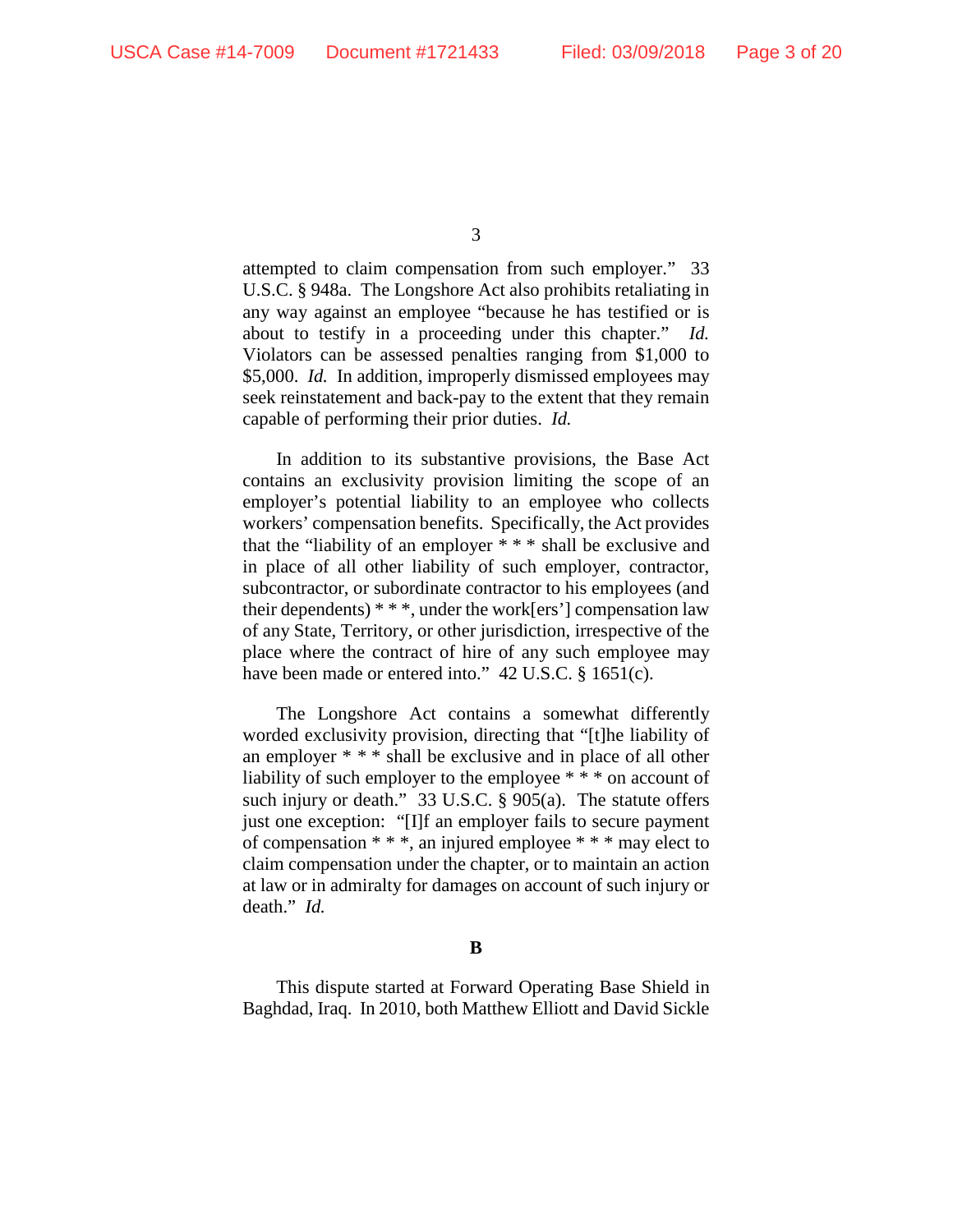worked as subcontractors for Torres Advanced Enterprise Solutions ("Torres Solutions"), a military defense contractor providing security assistance to the United States Department of Defense and Department of State. Elliott worked as a kennel master for Torres Solutions, overseeing the base's canine unit. Sickle worked on site as a base medic. Both Sickle's and Elliott's employment contracts required Torres Solutions to provide twenty-eight days' notice in the event of a termination without cause. Alternatively, the agreements permitted either side to sever the contract for cause if, after thirty days' written notice, "the [c]ause remain[ed] uncured." J.A. [1](#page-3-0)22, 133.<sup>1</sup>

On March 15, 2010, both Elliott and Sickle found themselves on "sandbag duty" in the kennel area. After lifting several heavy sandbags, Elliott felt a pop in his back followed by a sharp radicular pain running down his leg. Sickle, as the resident medic, examined Elliott and diagnosed his injury as a disc herniation. After that initial examination, Elliott resumed his duties as kennel master. But continuing pain sent him back to Sickle for care twice more in April. On both occasions, Sickle provided temporary treatment, but recommended that Elliott return to the United States for more advanced medical care. At the end of April, Elliott took Sickle's advice and returned to the United States to obtain further treatment for his back. Elliott was hopeful that he would be able to return to the base in mid-May to complete his contract assignment.

That hope was dashed after Torres Solutions learned that Elliott was seeking workers' compensation benefits under the Base Act for his back injury. On May 9th, one week before his planned return to the base, Elliott received an email from Scott Torres, the principal and owner of Torres Solutions, informing

<span id="page-3-0"></span><sup>&</sup>lt;sup>1</sup> We take the facts in the light most favorable to Elliott and Sickle, as we must at this procedural stage. *Settles v. United States Parole Comm'n*, 429 F.3d 1098, 1106 (D.C. Cir. 2005).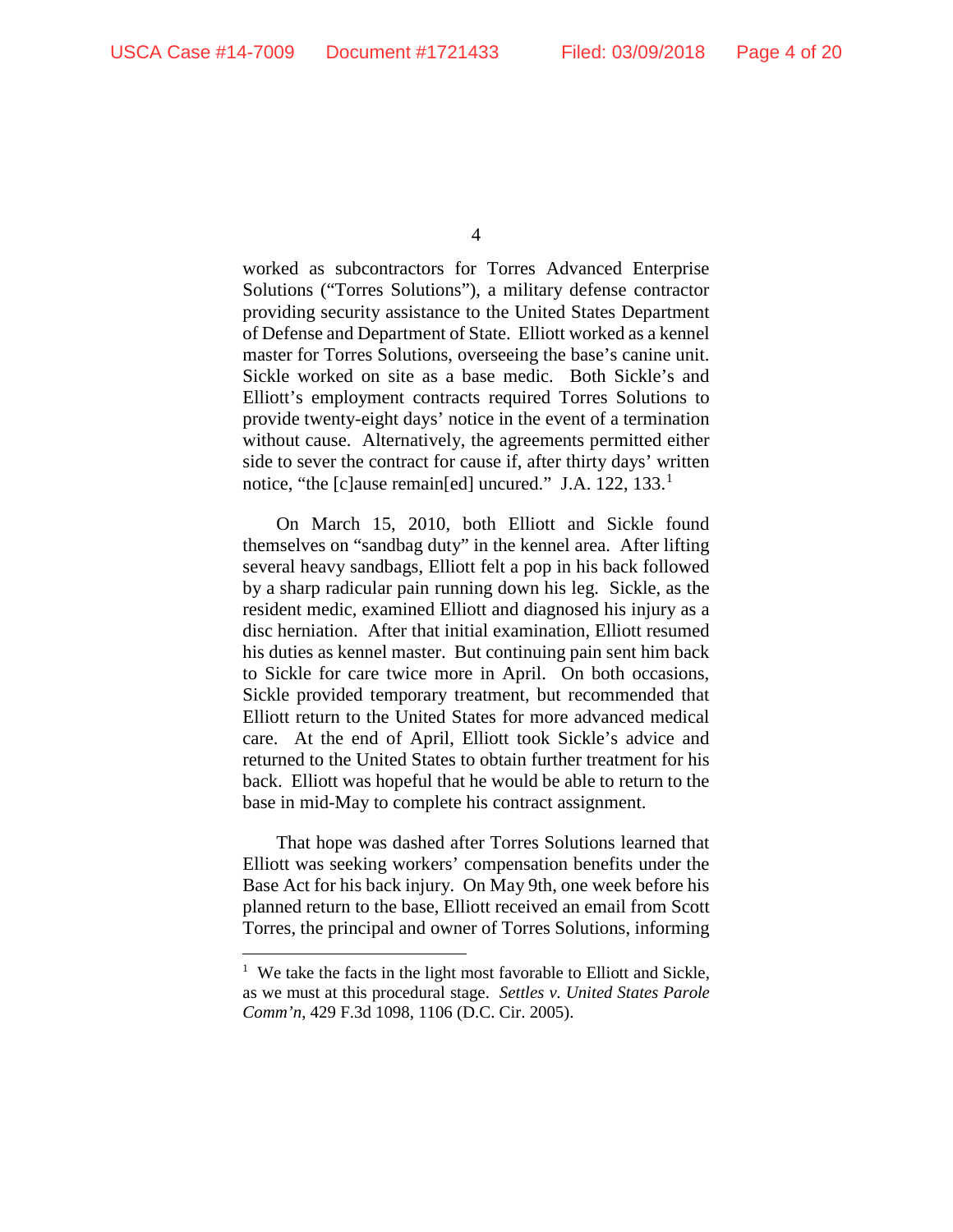him that he was no longer needed as base kennel master and, for that reason, would not be permitted to complete his contract term. That termination decision was made without affording Elliott the thirty days' advance notice required by the contract.<sup>[2](#page-4-0)</sup>

Newly terminated, Elliott sought the continued payment of workers' compensation benefits under the Base Act, but his claim was rejected. On May 12, 2010, Elliott received a fax containing an undated medical note drafted by Sickle that described Elliott's injuries, Sickle's efforts at on-site treatment, and Sickle's recommendation that Elliott receive an MRI as soon as possible. Armed with that evidence and a lawyer, Elliott successfully obtained benefits under the Base Act and underwent spinal surgery in July 2010. According to Elliott, Torres Solutions represented to its insurance representatives that Elliott had falsified his benefits claim, and that was why the company had terminated his contract.

Meanwhile, on June 1, 2010, Matthew Sickle signed an additional one-year contract with Torres Solutions to continue his work as a base medic. According to Sickle, soon after signing this agreement, Torres Solutions' affiliates began to "threaten and intimidate" him, insisting that he recant his support for Elliott's workers' compensation claim. J.A. 128. Sickle refused, and Scott Torres sent him home for thirty days to "think things over." J.A. 19. When Sickle stuck to his guns, Torres Solutions terminated Sickle's contract. Like Elliott, Sickle's termination was abrupt, taking immediate effect without the contractually required thirty-day warning.

<span id="page-4-0"></span><sup>&</sup>lt;sup>2</sup> Because Torres alleges it terminated Elliott for filing a false claim, we assume that it claims to have acted "for cause." If not, the contract requires twenty-eight days' notice, a warning period Elliott also did not receive.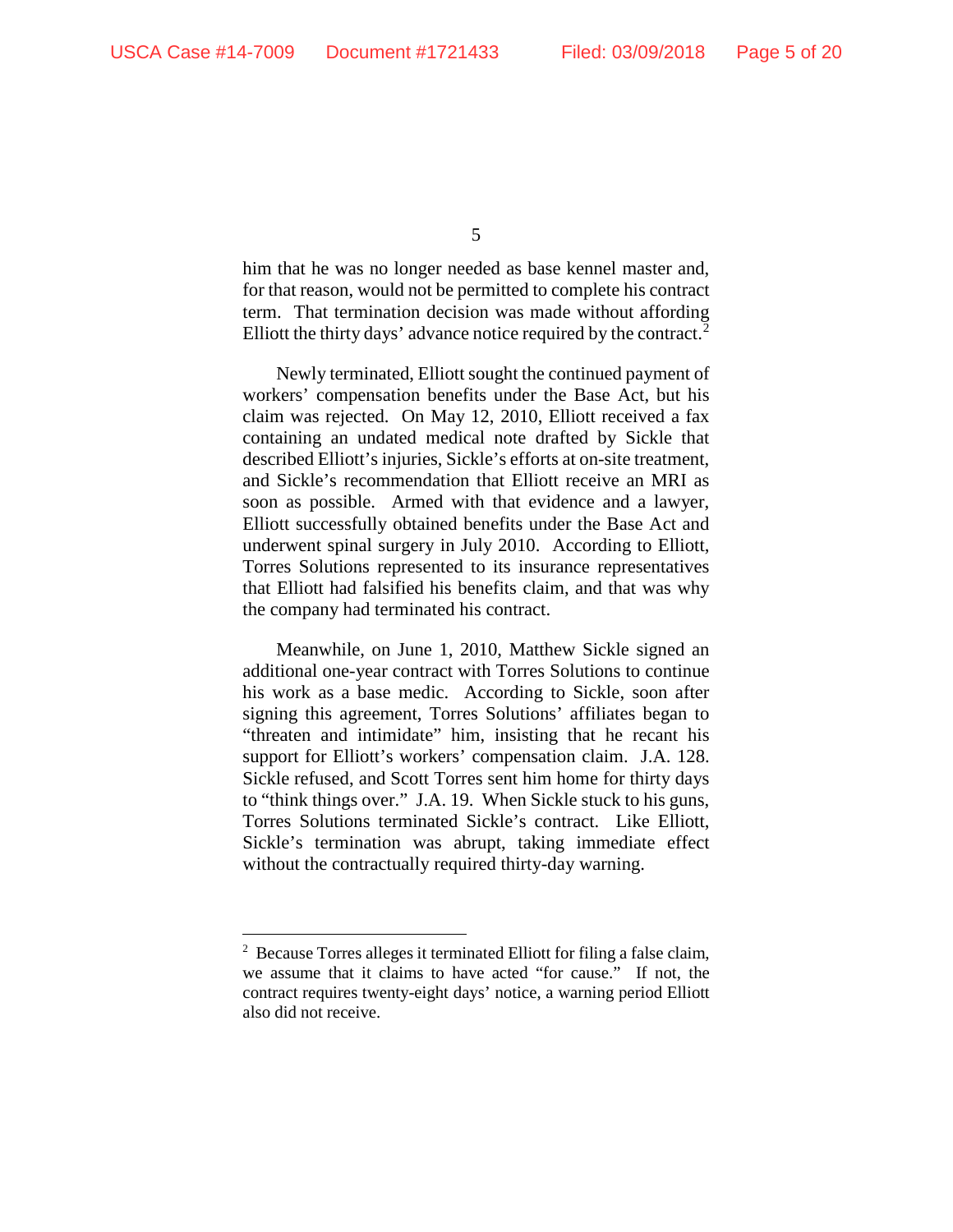# **C**

Elliott and Sickle jointly filed suit against both Scott Torres, individually, and Torres Solutions (collectively, "Torres"). Their amended complaint alleged that Torres had improperly discharged them in retaliation for Elliott's workers' compensation claim. They asserted: (1) discrimination and retaliatory discharge in violation of the Longshore Act, 33 U.S.C. § 948a, as incorporated into the Base Act, 42 U.S.C. §  $1651(a)$ ; (2) breach of contract and the covenant of good faith and fair dealing under District of Columbia common law; (3) common-law retaliatory discharge for the filing of a workers' compensation claim; and (4) conspiracy and what the complaint called "prima facie tort" based on Torres's asserted "conspir[acy] with their insurance carrier \* \* \* to commit the [alleged tortious] acts." J.A. 23.

Torres moved to dismiss under Federal Rules of Civil Procedure 12(b)(1) and 12(b)(6). The motion asserted that (i) the court lacked personal jurisdiction over Scott Torres, (ii) Elliott and Sickle had failed to state viable claims for relief because the Base Act preempted their common-law claims, and (iii) Elliott and Sickle failed to properly exhaust their Base Act claims. Torres also argued that Elliott and Sickle had failed to allege facts plausibly supporting their common-law claims, and that District of Columbia law does not recognize a generalized cause of action for "prima facie tort."

The district court bypassed the question of personal jurisdiction and granted Torres's motion to dismiss for failure to state a claim. *Sickle v. Torres Advanced Enter. Sols., LLC*, 17 F. Supp. 3d 10, 26–27 (D.D.C. 2013). The court agreed that Elliott and Sickle had failed to exhaust their administrative remedies under the Base Act. *Id.* at 20 (quoting 20 C.F.R. § 707.272(a)). As for the common-law claims, the district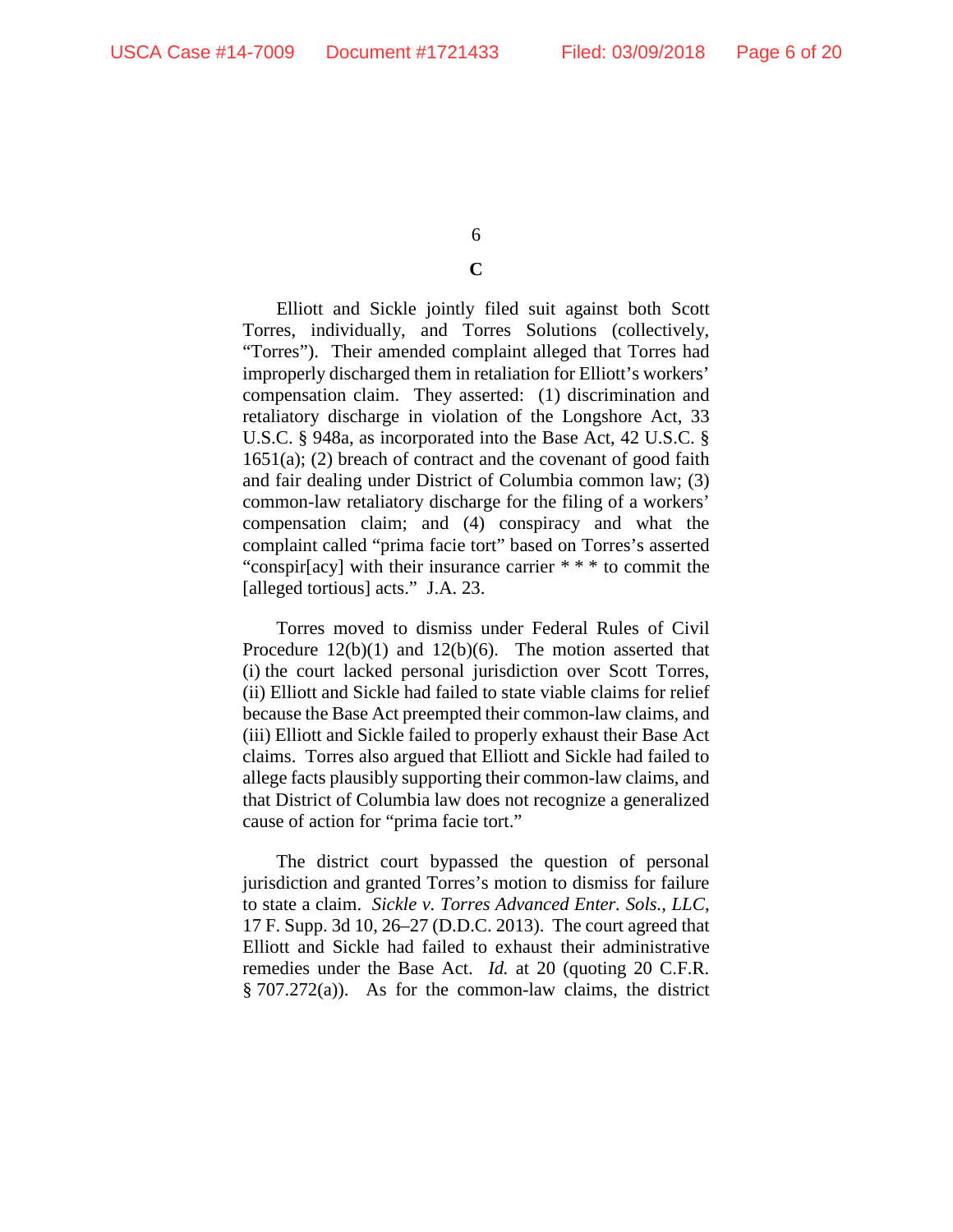court found them preempted by the Base Act and the Longshore Act. *Id.* at 21–26.

Elliott and Sickle appealed, and the case then made a round trip journey from this court to the district court and back here again. In the first appeal, we held the case in abeyance pending this court's decision in *Brink v. Continental Insurance Co.*, 787 F.3d 1120 (D.C. Cir. 2015). Following that decision, we dismissed Elliott's and Sickle's statutory claims for retaliatory discharge under the Base Act and Longshore Act because they had not exhausted the necessary administrative remedies, as *Brink* required, 787 F.3d at 1128. *See Sickle v. Torres Advanced Enterprise Solutions, LLC,* 653 Fed. App'x 763 (D.C. Cir. 2016) (citing *Brink*, 787 F.3d at 1128). Having dismissed the sole federal claim in the case, we remanded to the district court to determine whether that court would exercise jurisdiction over the remaining common-law claims. On remand, Torres acknowledged the existence of diversity jurisdiction under 28 U.S.C. § 1332, and the district court agreed.

The parties have now returned, asking this court to decide whether the Base Act preempts Elliott's and Sickle's commonlaw tort and contract claims.

# **II**

We pause at the outset to address Scott Torres's assertion that the district court lacked personal jurisdiction over him because he lacks the requisite minimum contacts with the District of Columbia. Unlike subject matter jurisdiction, personal jurisdiction is a personal defense that can be waived or forfeited. *Insurance. Corp. of Ireland v. Compagnie des Bauxites de Guinee*, 456 U.S. 694, 703 (1982). At least for purposes of this appeal, Scott Torres has deliberately chosen not to brief or argue the question of personal jurisdiction,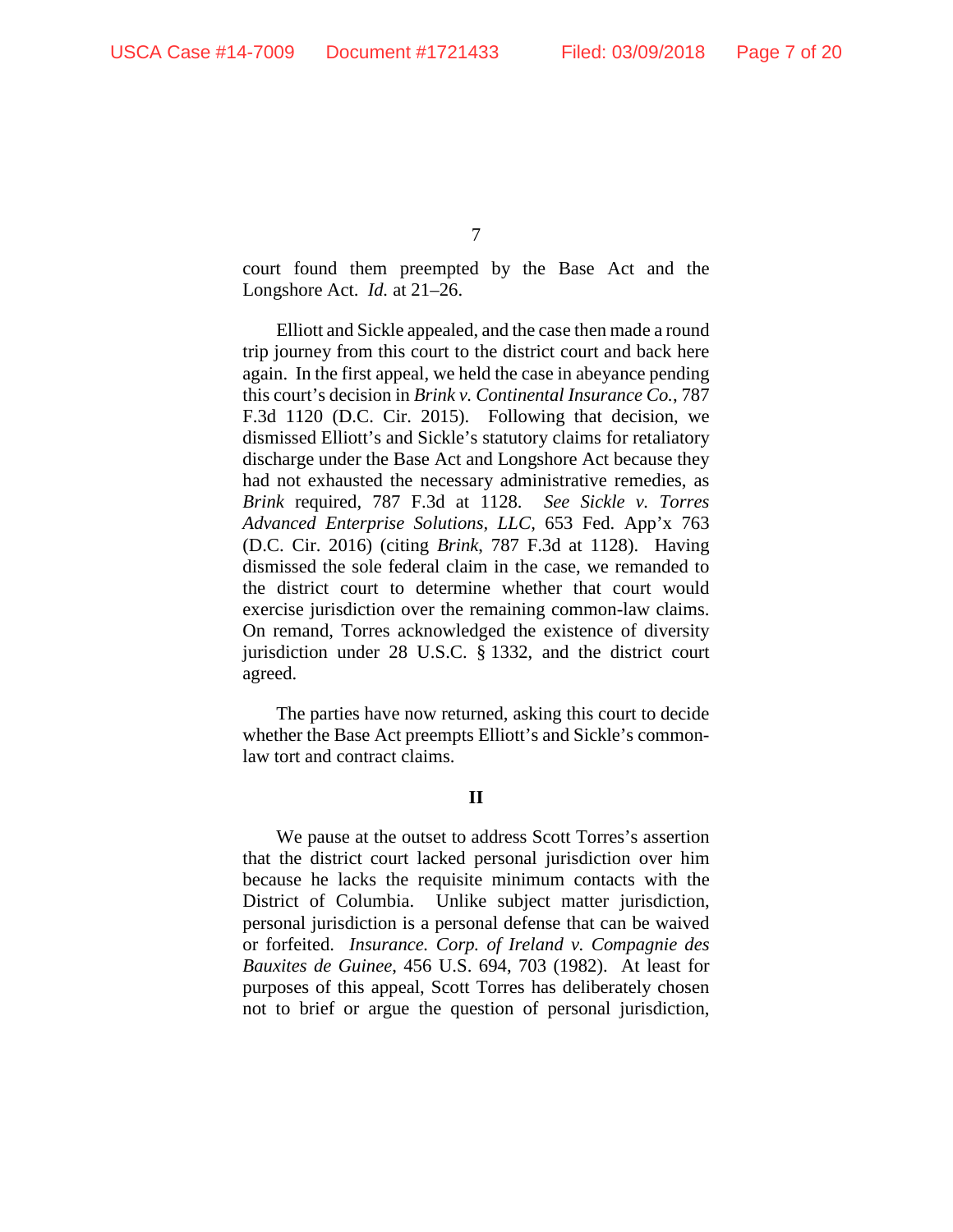stating instead that the personal jurisdiction "issue is not presently on appeal." Torres Br. 1. Accordingly, for purposes of this appeal, this court has personal jurisdiction over Scott Torres. *See Gilmore v. Palestinian Interim Self-Gov't Auth.,*  843 F.3d 958, 964–965 (D.C. Cir. 2016) (failure to assert a personal jurisdiction defense waives the objection); *see generally CTS Corp. v. EPA*, 759 F.3d 52, 61 (D.C. Cir. 2014) (argument forfeited where party made only "oblique" and "conclusory" statements in its opening brief).

#### **III**

Torres argues that the Base Act preempts both Elliott's and Sickle's common-law tort and contract claims. Torres is partly right. Elliott's tort claims are squarely foreclosed because they arise directly out of his own application for workers' compensation benefits. But Elliott's contract claim turns on Torres's failure to provide the promised notice before termination for any cause and thus exists independently of the workers' compensation benefit process. As for Sickle, none of his contract or tort claims is preempted because each is divorced from any claim for benefits. Accordingly, we reverse the district court's dismissal of Elliott's contract claim and of all of Sickle's tort and contract claims, and we remand to the district court for further proceedings.

## **A**

We review *de novo* a district court's dismissal of a complaint under Federal Rule of Civil Procedure 12(b)(6). *See, e.g.*, *El Paso Natural Gas. Co. v. United States*, 750 F.3d 864, 874 (D.C. Cir. 2014).

A Rule 12(b)(6) motion tests the legal sufficiency of a claim or complaint. *Browning v. Clinton*, 292 F.3d 235, 242 (D.C. Cir. 2002). "To survive a motion to dismiss, a complaint

<sup>8</sup>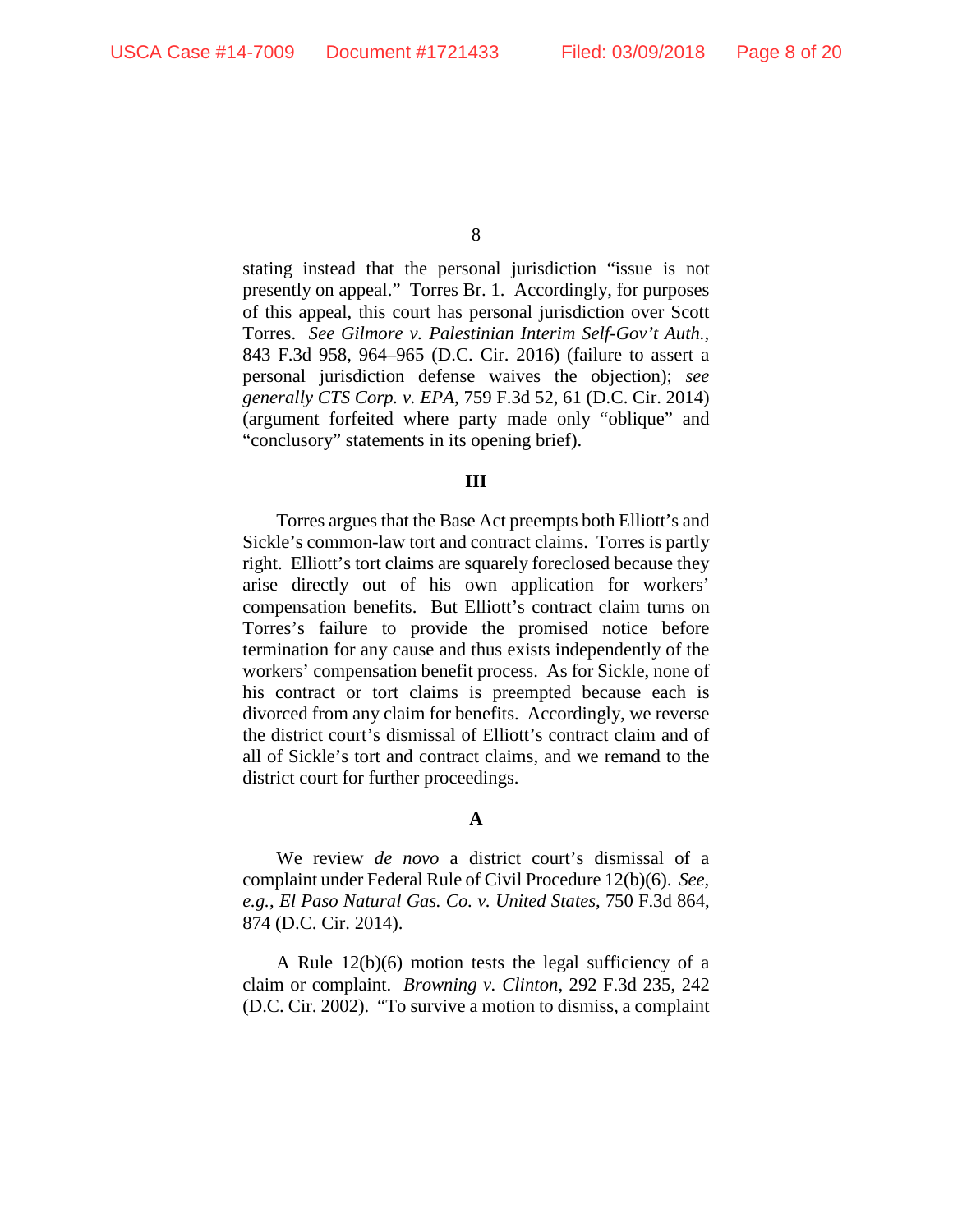must contain sufficient factual matter \* \* \* to state a claim to relief that is plausible on its face." *Ashcroft v. Iqbal*, 556 U.S. 662, 678 (2009) (internal quotation marks and citation omitted). In evaluating the sufficiency of a complaint, we "accept the plaintiff's factual allegations as true and construe the complaint liberally, grant[ing] plaintiff[] the benefit of all inferences that can [reasonably] be derived from the facts alleged." *Browning*, 292 F.3d at 242 (alterations in original; internal quotation marks and citation omitted). But the court will not credit "legal conclusions cast as factual allegations." *Hettinga v. United States*, 677 F.3d 471, 476 (D.C. Cir. 2012) (citation omitted).

We note that, in dismissing the case, the district court was uncertain whether preemption under the Base Act and Longshore Act is a jurisdictional or merits-based barrier to Elliott's and Sickle's claims. *Sickle*, 17 F. Supp. 3d. at 15–16. To eliminate any further confusion in this area, we hold that preemption under the Base Act and Longshore Act is not jurisdictional. Rather, preemption forecloses a plaintiff from stating a legally cognizable claim for recovery. Preemption ordinarily is an affirmative defense forfeitable by the party entitled to its benefit. *See Metropolitan Life Ins. Co. v. Taylor*, 481 U.S. 58, 63 (1987) ("Federal pre-emption is ordinarily a federal defense to the plaintiff's suit."); FED. R. CIV. P. 8(c) (affirmative defenses must be made in defendant's responsive pleading); *see also Wolf v. Reliance Standard Life Ins. Co*., 71 F.3d 444, 449 (1st Cir. 1995) ("[W]e hold that ERISA preemption in a benefits-due action is [forfeitable], not jurisdictional, because it concerns the choice of substantive law but does not implicate the power of the forum to adjudicate the dispute."); *Dueringer v. General American Life Ins. Co.*, 842 F.2d 127, 130 (5th Cir. 1988) (same); *Gilchrist v. Jim Slemons Imports, Inc.*, 803 F.2d 1488, 1497 (9th Cir. 1986) (same).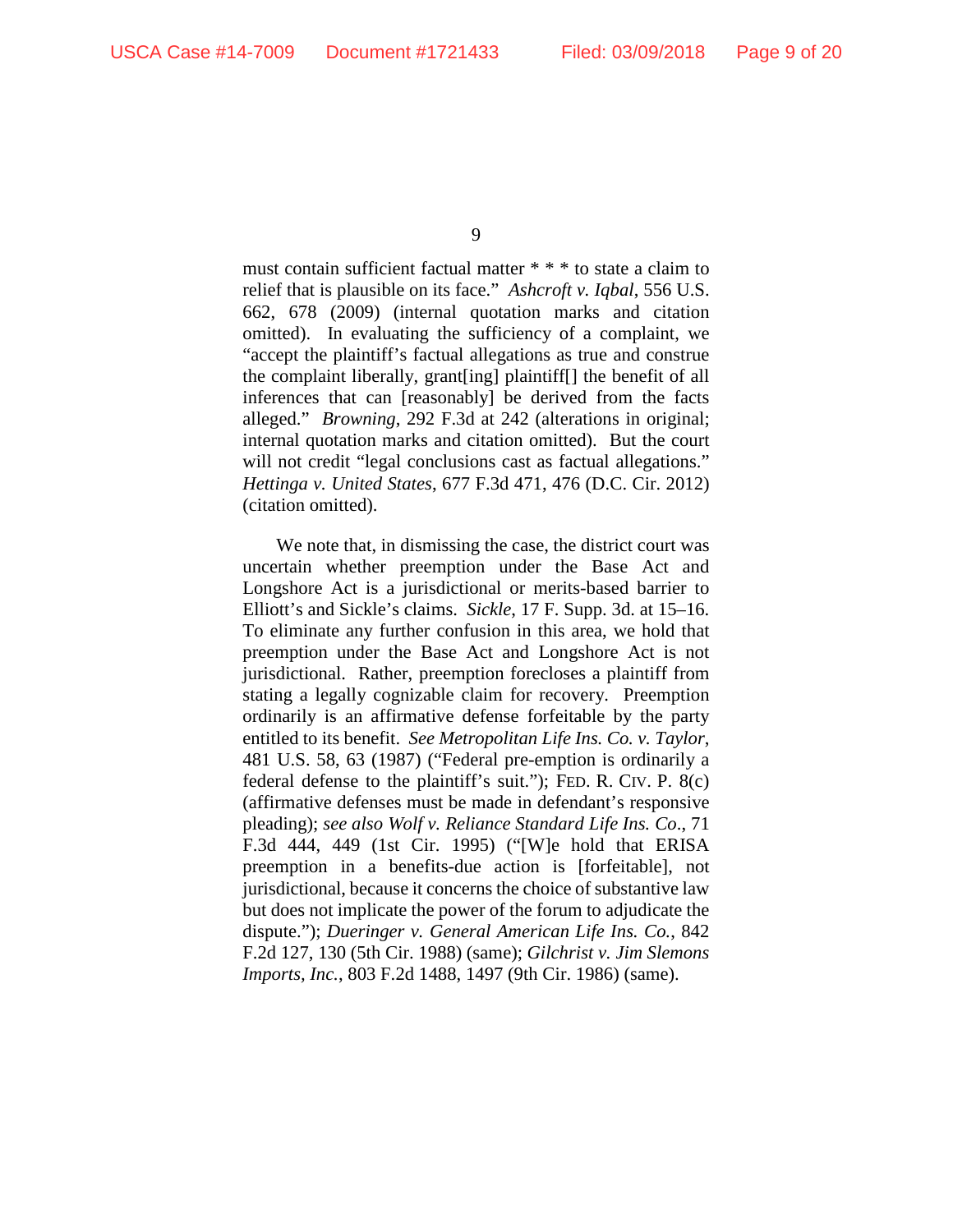Preemption under the Base Act and Longshore Act speaks to the legal viability of a plaintiff's claim, not the power of the court to act. *See Fisher v. Halliburton*, 667 F.3d 602, 609 (5th Cir. 2012) ("[T]he applicability of the [Base Act's] exclusivity provision, like the applicability of the [Longshore Act's] exclusivity provision, presents an issue of preemption, not jurisdiction. Federal preemption is an affirmative defense that a defendant must plead and prove" and is properly addressed under Federal Rule of Civil Procedure  $12(b)(6)$ ,  $12(c)$ , or  $56$ .).<sup>[3](#page-9-0)</sup>

Notably, neither the Base Act nor the Longshore Act contains any indicia that Congress intended their exclusivity provisions to have jurisdictional force. Congress did not label those provisions as jurisdictional or otherwise indicate that the requirement of exclusivity stripped state or federal courts of

<span id="page-9-0"></span> <sup>3</sup> *See also Harris v. Kellogg Brown & Root Servs., Inc.*, 724 F.3d. 458, 464 n.1 (3d Cir. 2013) ("Preemption arguments, other than complete preemption, relate to the merits of the case. Therefore, the appropriate procedural device for reviewing the § 2680(j) preemption argument is not a motion pursuant to Rule 12(b)(1), but rather a motion under either Rule 12(b)(6) or for summary judgment.") (internal citations omitted); *Trollinger v. Tysons Foods, Inc.*, 370 F.3d 602, 608 (6th Cir. 2004) ("Preemption, moreover, does not normally concern the subject-matter jurisdiction of a court to hear a claim, which is what is relevant to the resolution of a Rule 12(b)(1) motion. Rather, the doctrine generally concerns the merits of the claim itself—namely, whether it is viable and which sovereign's law will govern its resolution."); *see generally Morrison v. National Australia Bank Ltd.*, 561 U.S. 247, 254 (2010) (concluding that the extraterritorial reach of the Securities Exchange Act "is a merits question," whereas subject matter jurisdiction "refers to a tribunal's power to hear a case.") (internal quotation marks and citations omitted); *Arbaugh v. Y&H Corp.*, 546 U.S. 500, 514 (2006).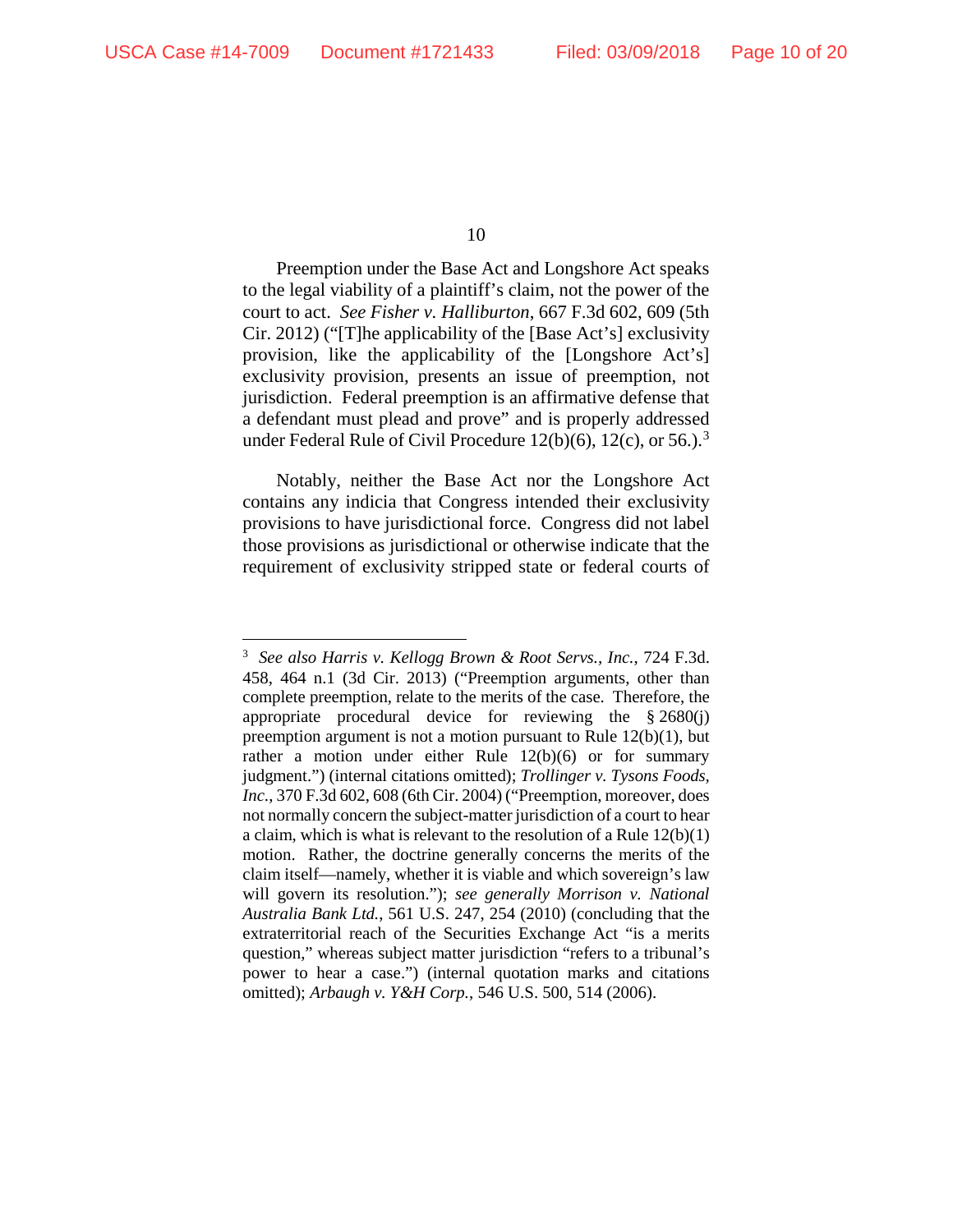their authority to  $act<sup>4</sup>$  $act<sup>4</sup>$  $act<sup>4</sup>$ . In the absence of any such jurisdictional indicia, the Base Act's and Longshore Act's exclusivity clauses should be treated as substantive rather than jurisdictional barriers to relief. *See Morrison*, 561 U.S. at 254.[5](#page-10-1)

**B**

**1**

The decision whether a federal law should preempt or operate alongside state law is Congress's to make. As a result, congressional purpose is "the ultimate touchstone in every preemption case." *Wyeth v. Levine* 555 U.S. 555, 565 (2009) (quoting *Medtronic, Inc. v. Lohr*, 518 U.S. 470, 485 (1996)). The starting assumption, moreover, is that federal law does not override "the historic police powers of the States," absent the "clear and manifest" intent of Congress. *Arizona v. United* 

<span id="page-10-0"></span> <sup>4</sup> *See Gonzalez v. Thaler*, 565 U.S. 134, 141–142 (2012) (holding that courts should look to the "clear jurisdictional language" of the statute, if any, to determine whether or not a bar to litigation is jurisdictional (internal quotation marks omitted)); *Arbaugh*, 546 U.S. at 516 ("[W]hen Congress does not rank a statutory limitation on coverage as jurisdictional, courts should treat the restriction as nonjurisdictional in character."); *see also Sebelius v. Auburn Reg'l Med. Ctr.*, 568 U.S. 145, 153 (2013) (noting that courts may consider "'context, including [the] Court's interpretations of similar provisions \* \* \*,' as probative [evidence] of whether Congress intended a particular provision to rank as jurisdictional").

<span id="page-10-1"></span><sup>5</sup> *Cf. International Longshoremen's Ass'n v. Davis*, 476 U.S. 380, 387–388 (1986) (indicating that preemption may be jurisdictional in the narrow context of a federal statute, like the National Labor Relations Act, 29 U.S.C. § 151 *et seq.*, that not only displaces state law, but also affirmatively ousts state courts of jurisdiction to even adjudicate the federal law claims).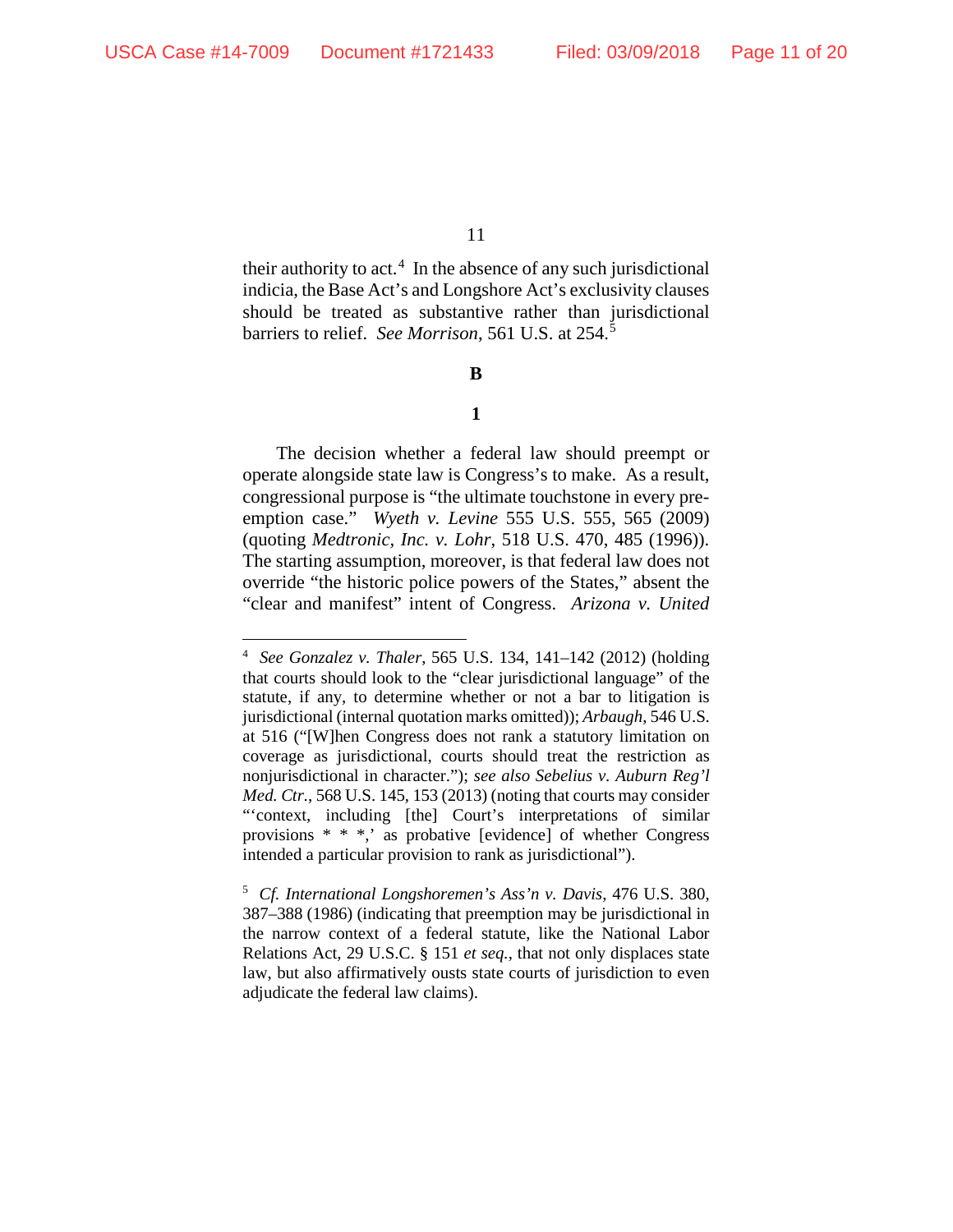*States*, 567 U.S. 387, 400 (2012) (quoting *Rice v. Santa Fe Elevator Corp.*, 331 U.S. 218 (1947)).

Congress's preemption of state law can take two forms: express or implied. *See Geier v. American Honda Motor Co.*, 529 U.S. 861, 884 (2000). Express preemption arises when the federal statute itself announces its displacement of state law through "an express preemption provision." *Arizona*, 567 U.S. at 399.

Implied preemption supplants state law not through an explicit statutory provision, but through the substantive nature and reach of the federal regulatory scheme that Congress adopts. *See Crosby v. National Foreign Trade Council*, 530 U.S. 363, 388 (2000) ("Because the state Act's provisions conflict with Congress's specific delegation to the President of flexible discretion" in managing the United States' relations with Burma, Massachusetts' law regulating state commerce with Burma "is preempted, and its application is unconstitutional, under the Supremacy Clause."). Both field and conflict preemption are forms of implied preemption. *See Oneok, Inc. v. Learjet, Inc.*, 135 S. Ct. 1591, 1595 (2015) ("[E]ven where, as here, a statute does not refer expressly to pre-emption, Congress may implicitly pre-empt a state law, rule, or other state action \* \* \* either through 'field' preemption or 'conflict' pre-emption."); *Waterview Mgmt. Co. v. Federal Deposit Ins. Corp.*, 105 F.3d 696, 700 (D.C. Cir. 1997) (distinguishing between express, field, and conflict preemption).

Field preemption will be found where "a framework of regulation" is "'so pervasive'" that it leaves no space for state supplementation, or where the federal interest is "so dominant" that the existence of a federal scheme can "be assumed to preclude enforcement of state laws on the same subject."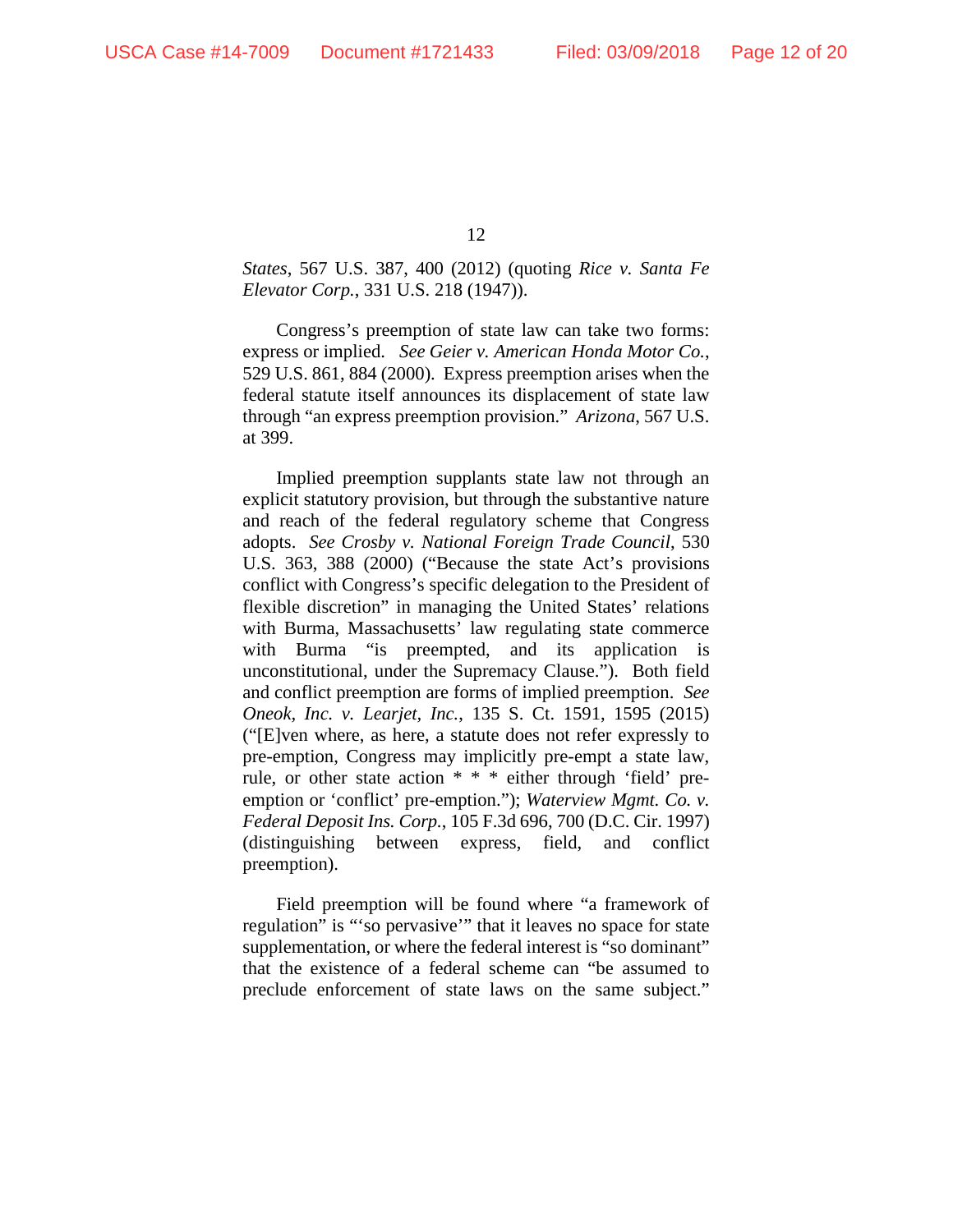*Arizona*, 567 U.S. at 399 (comprehensive federal regime for alien registration preempts state regulation) (citation omitted); *Boyle v. United Techs. Corp.*, 487 U.S. 500, 504–505 (1988) (procurement of military equipment is an area of "uniquely federal interest" that preempts state regulation). Field preemption thus forecloses state regulation altogether in an area of law, such as alien deportation or nuclear safety regulation, irrespective of a state law's compatibility with the federal regime. *See Oneok*, 135 S. Ct. at 1595.

By contrast, conflict preemption—true to its name—exists when the operation of federal and state law clash in a way that makes "compliance with both state and federal law \*\*\* impossible," or when "state law 'stands as an obstacle to the accomplishment and execution of the full purposes and objectives of Congress.'" *Oneok*, 135 S. Ct. at 1595 (quoting *California v. ARC America Corp.*, 490 U.S. 93, 100 (1989)).

## **2**

Applying those preemption principles here, we hold that the Base Act does not expressly preempt Sickle's or Elliott's tort or contract claims. The Act provides only that its workers' compensation benefit scheme "shall be exclusive and in place of all other liability of" employers and contractors to "employees (and their dependents) coming within the purview of this chapter, under the work[ers'] compensation law of any State, Territory, or other jurisdiction." 42 U.S.C. § 1651(c). Express preemption under that provision thus is limited to claims "under the work[ers'] compensation law of any State, Territory, or other jurisdiction." *Id*. Sickle's and Elliott's contract and tort claims do not fit that bill. They arise under the common law, not the District's statutory workers' compensation law. *See* D.C. CODE § 32-1501 *et seq.* 

<sup>13</sup>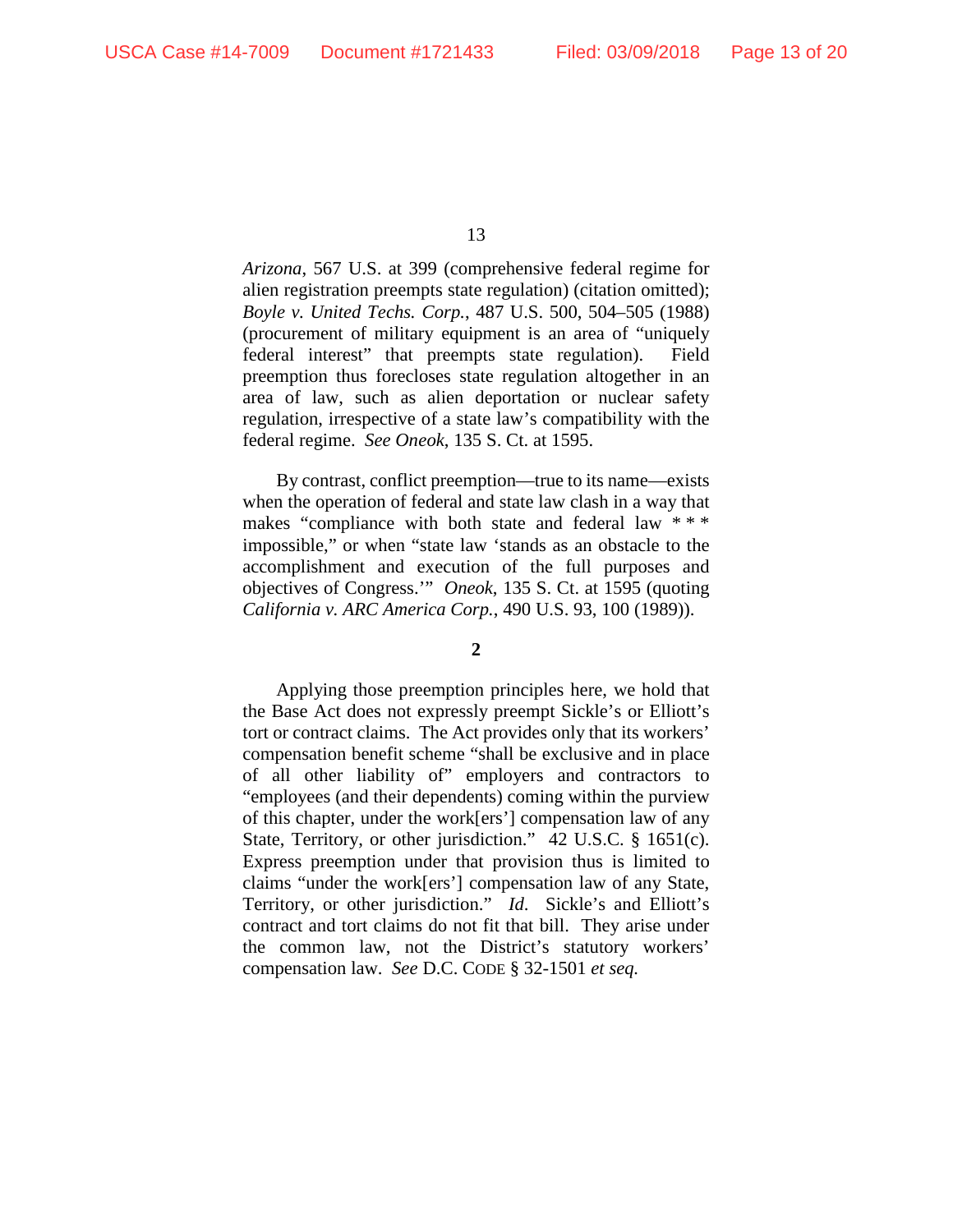Our textual analysis cannot stop there, however, because *Brink* held that the Base Act also incorporates the exclusivity provision of the Longshore Act. *Brink*, 787 F.3d at 1125. That statute provides that the liability of covered employers "prescribed in section 904 \* \* \* shall be exclusive and in place of all other liability of such employer to the employee" for the "recover[y] [of] damages from such employer at law or in admiralty on account of such injury or death." 33 U.S.C. § 905(a), *incorporated into the Base Act*, 42 U.S.C. § 1651(a).

While the Longshore Act's exclusivity provision is broader than the Base Act's, it still is not broad enough to *expressly* foreclose the tort and contract claims at issue here. That is because the Longshore Act makes exclusive an employer's liability as "prescribed in section 904" of the Longshore Act. 33 U.S.C. § 905(a). Section 904, in turn, makes employers liable for "compensation payable under sections 907, 908, and 909." *Id.* § 904. Respectively, those sections refer to: (1) medical treatment, *id.* § 907; (2) disability, *id.* § 908; and (3) death, *id.* § 909.

But Elliott's and Sickle's contract and tort claims do not seek to impose additional or further liability on Torres for medical treatment or ongoing disability, and certainly not for wrongful death. They seek only damages for breach of contract, retaliatory discharge, and conspiracy to commit those torts. To be sure, the Longshore Act covers retaliatory discharge. But it does so in Section 948a, a Section omitted from the Longshore Act's exclusivity provision.<sup>[6](#page-13-0)</sup> Accordingly, none of Elliott's and Sickle's claims is expressly preempted.

<span id="page-13-0"></span> <sup>6</sup> *Cf. Sun Ship, Inc. v. Pennsylvania*, 447 U.S. 715, 716 (1980) (holding that, even as to state workers' compensation regimes, the Longshore Act does not preempt claims arising from "land-based injuries").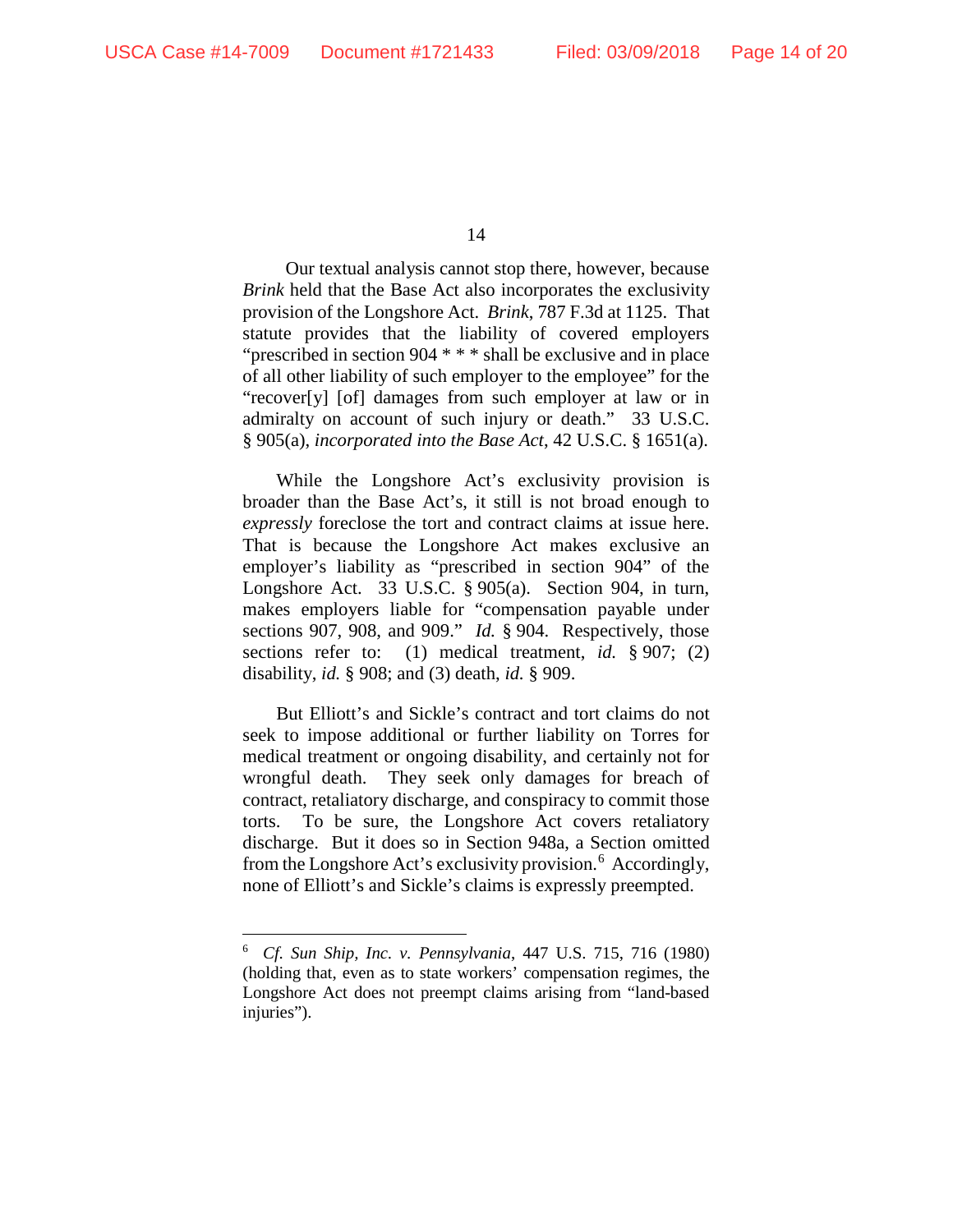# **3**

Implied preemption is a different story. This time we are not writing on a clean slate: This court has already held that the Longshore Act's exclusivity provision impliedly precludes "common-law tort remedies against employers for workrelated injuries." *Hall v. C&P Tel. Co.*, 809 F.2d 924, 926 (D.C. Cir. 1987). *Hall* explained that the Longshore Act established a "*comprehensive* scheme for compensating employees who are injured or killed in the course of employment." *Id.* (emphasis in original). Under the statute, "employees relinquish" any common-law tort claims in exchange for "the guarantee of a practical and expeditious statutory remedy" for their workplace injuries. *Id.* To allow separate common-law actions, we concluded, would unravel the calibrated compromise that Congress wove. *Id.*

Then in *Brink*, we held that the Base Act embodies the same type of "legislated compromise"—a "quid pro quo" surrender of tort claims arising out of workplace injuries in exchange for an expeditious statutory remedy. 787 F.3d at 1125 (internal quotation marks omitted). Accordingly, we held that the Base Act's exclusivity provision impliedly preempted state tort claims of conspiracy, bad faith, outrage, and wrongful death because those claims were "directly relate[d] to [the plaintiffs'] claims for Base Act benefits." *Id.* 

Implied preemption has its limits, however. As *Brink* noted, the Act does "not preclude [individuals] from pursuing claims that arise independently of a statutory entitlement to benefits, such as a common-law assault claim," or a "breach of contract" claim "based on a separate agreement to make payments \* \* \* to provide care." 787 F.3d at 1126 (citations omitted).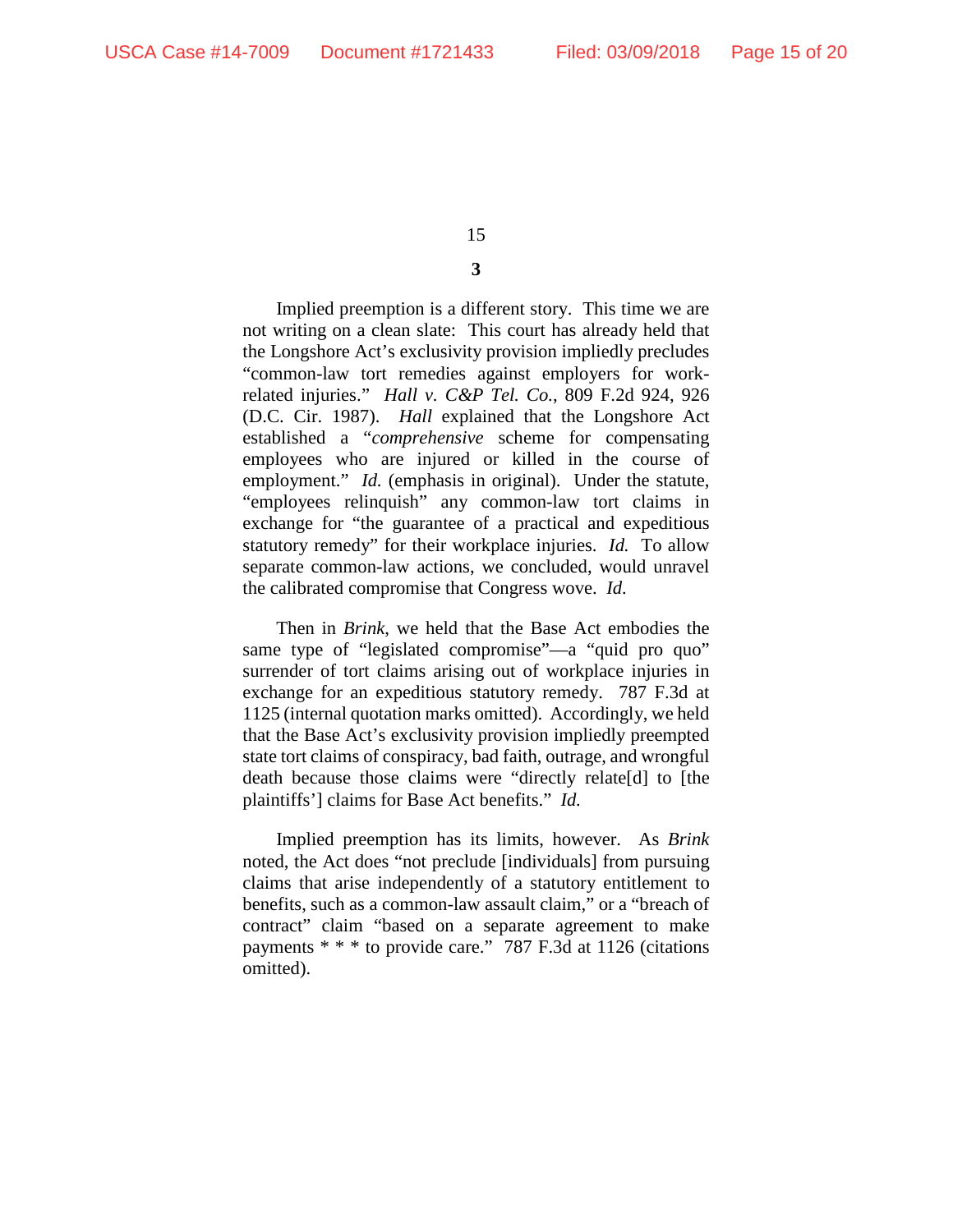Under *Brink* and *Hall*, Elliott's tort claims are foreclosed because they would undo the legislated *quid pro quo* under which a benefits claimant like Elliott exchanges common-law tort litigation for the ease of expeditious and predictable recovery of the Base Act's statutory benefits. Elliott's tort claims relate to and arise directly out of his entitlement to and recovery of statutory workers' compensation benefits. His retaliatory discharge, conspiracy, and *prima facie* tort claims all address the same conduct: Torres's allegedly unlawful discharge of him in retaliation for filing a Base Act benefits claim. Part of the legislated compromise, however, is that the Base Act provides its own remedy for claims that an employer retaliated "because such employee has claimed or attempted to claim compensation from such employer." 33 U.S.C. § 948a. Allowing Elliott two bites at the retaliation apple would upset the balance that Congress struck.

Elliott objects that the Base Act's statutory remedies fall short because he is no longer "capable of performing" his preexisting duties, which is a prerequisite for back-pay under the Act. 33 U.S.C. § 948a. But that argument just disagrees with how Congress balanced competing interests. Allowing employees to take Base Act benefits while escaping any Base Act limitation they find too confining would transform the give-and-take that Congress legislated into a take-and-take for employees.

Elliott also argues that implied preemption does not apply to "intentional" torts. Not so. *Brink* specifically held that the Base Act's preemptive bar "clearly encompasses intentional tort claims of the kind alleged" in this action. 787 F.3d at 1124, 1126.

The preemption answer is different for Sickle. Unlike Elliott, Sickle's tort claims arise "independently of an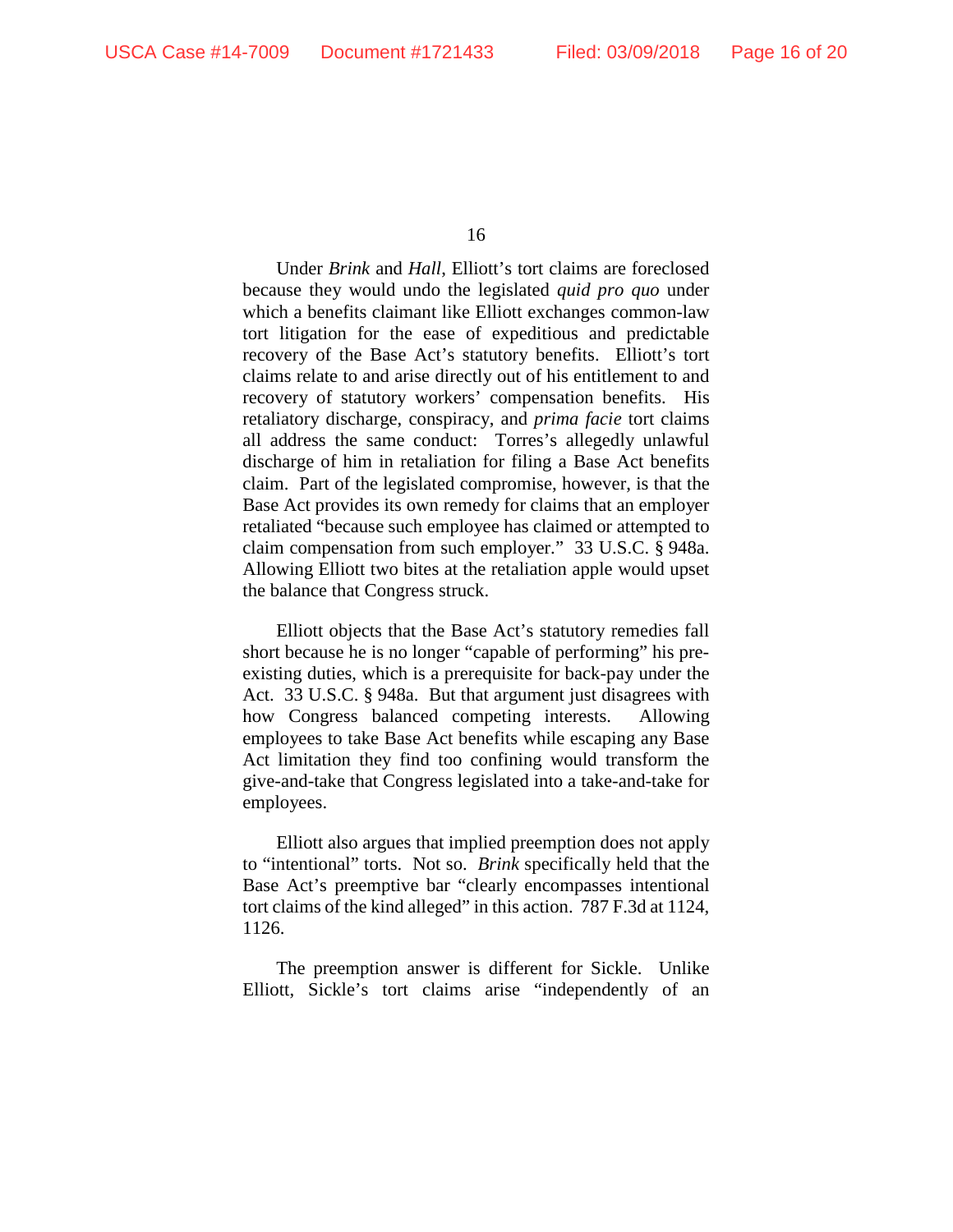entitlement to benefits" under the Base Act. *Brink*, 787 F.3d at 1126. Sickle was never physically injured on the job; he never had a Base Act claim to pursue; he neither sought nor obtained benefits under the Act; and he claims no "entitlement to benefits" under the statute. *Id*.

Neither does the Base Act's retaliation provision apply to Sickle. The Act only speaks to retaliation against an employee "because he has testified or is about to testify in a proceeding under this chapter." 33 U.S.C. § 948a. Sickle was not involved in or asked to testify in any matter, let alone in a "proceeding under this chapter." *Id.* Instead, Sickle was terminated simply because, according to his complaint, he truthfully documented Elliott's medical injuries. Nor could the preemption of Sickle's claims be chalked up to legislative compromise because Sickle was not a Base Act claimant and has no legal entitlement to such benefits. He thus never participated in any *quid pro quo*. As *Brink* explained, the Base Act's field of exclusive federal authority stops where the claims at issue "arise independently of an entitlement to benefits" under the Base Act. 787 F.3d at 1126; *see also Sun Ship, Inc. v. Pennsylvania*, 447 U.S. 715, 716 (1980) (holding that state workers' compensation schemes fall outside the Longshore Act's preemptive reach).

Torres argues that Sickle's filing of a medical report amounts to testimony "in a proceeding," for purposes of the retaliation provision. That wrenches the language of Section 948a out of context and strains its ordinary meaning. The statute speaks of testimony "in a proceeding *under this chapter*." 33 U.S.C. § 948a (emphasis added). The Longshore Act identifies the types of "proceedings" available under the chapter, and they are healthcare provider adjudications, *id.* § 907(j), settlement denials, *id.* § 908(i)(2), non-payment investigations, *id.* § 914(h), and claims adjudications, *id.* § 919(c). No such proceeding—or anything bearing any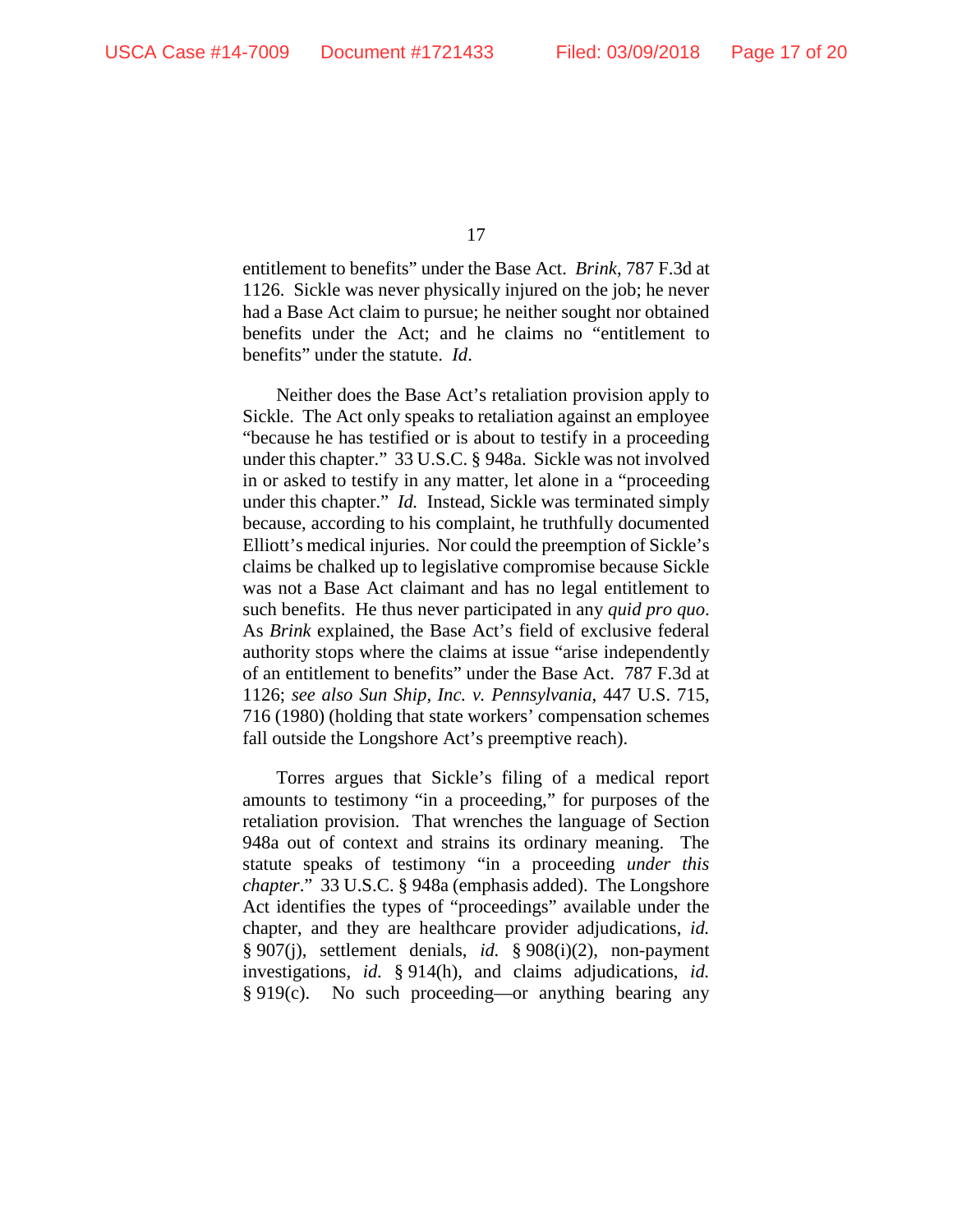logical resemblance to a "proceeding"— took place in this case.[7](#page-17-0)

Common sense confirms the point. One would not reasonably think, for example, that a paramedic filling out paperwork in an ambulance or a doctor taking notes in a medical office is participating in an administrative "proceeding." *See generally* BLACK'S LAW DICTIONARY (8th ed. 1979) (defining "testimony" as "evidence given under oath or affirmation; as distinguished from evidence derived from writings, and other sources," and defining "proceeding" as "the form and manner of conducting juridical business before a court or judicial officer"); THE AMERICAN HERITAGE DICTIONARY OF THE ENGLISH LANGUAGE (New College ed. 1976) (defining "testify" as "[t]o make a declaration of truth or fact under oath," and "proceeding" as "[l]egal action; litigation."); *cf. Norris v. Lumbermen's Mut. Casualty Co*., 881 F.2d 1144, 1150 (1st Cir. 1989) (finding no preemption for retaliatory discharge claim because whistleblowing did not fall under "commenced, caused to be commenced, or is about to commence or cause to be commenced a proceeding," if no proceeding ever occurred).<sup>[8](#page-17-1)</sup>

<span id="page-17-0"></span> <sup>7</sup> Hearings conducted under the Longshore Act are held in accordance with 5 U.S.C. § 556. That subchapter defines an "agency proceeding" as a rulemaking, adjudication, or licensing. 5 U.S.C.  $§ 551(12).$ 

<span id="page-17-1"></span><sup>8</sup> *See also Sexton v. Panel Processing, Inc.*, 754 F.3d 332, 336 (6th Cir. 2014) (rejecting claim that an email sent complaining of a violation of ERISA constituted participation in "an inquiry" and thus fell within ERISA's anti-retaliation provision); *cf. Sasse v. Department of Labor*, 409 F.3d 773, 780 (6th Cir. 2005) (engaging in normal job duties is not considered protected activity under federal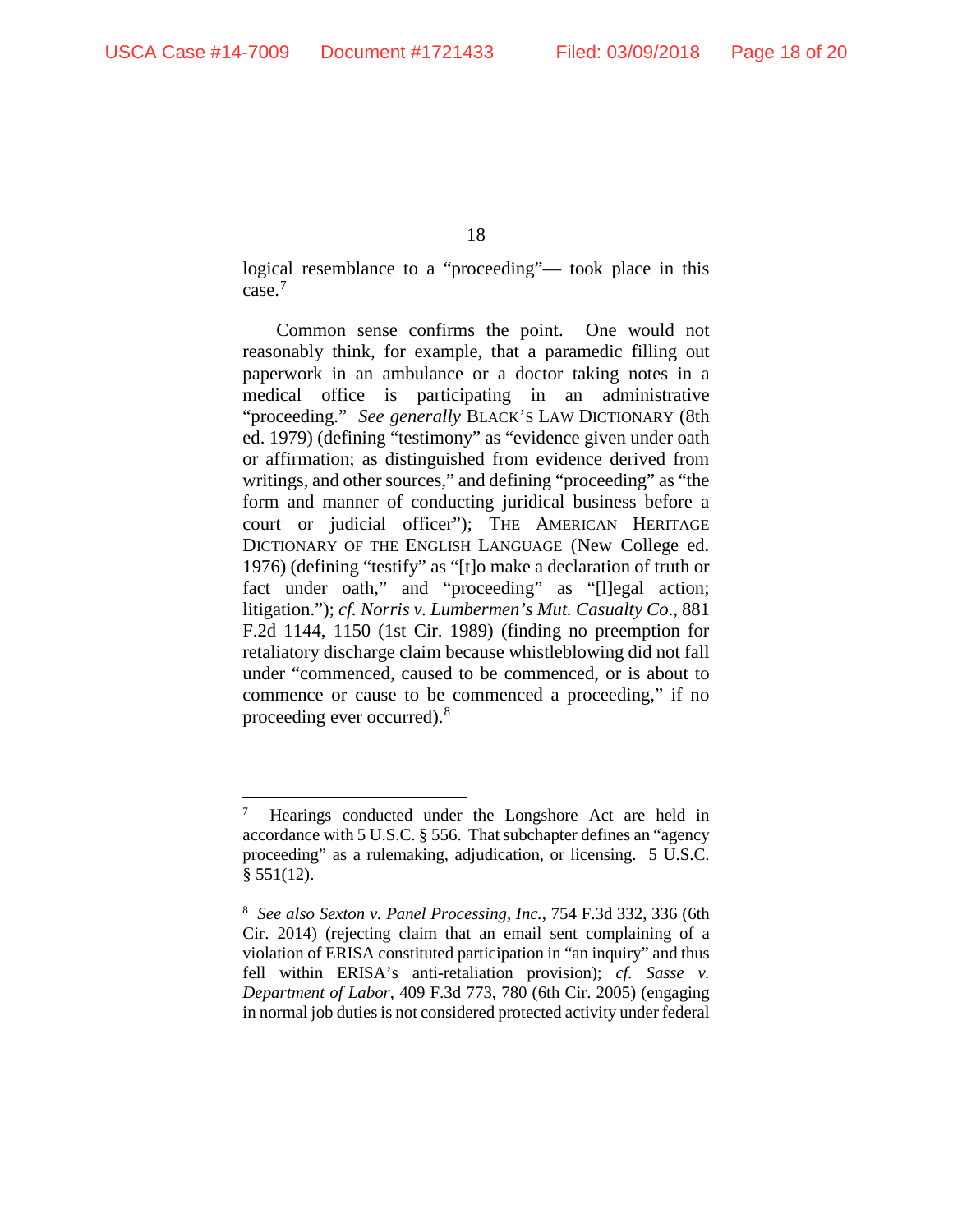$\overline{a}$ 

19

In short, unlike Elliott, Sickle has not asserted any claim for or entitlement to workers' compensation benefits, and he has not participated in or been aided by the "legislated compromise" that the Base Act effectuates. *Brink*, 787 F.3d at 1124; *see also Washington Metro. Area Transit Auth. v. Johnson*, 467 U.S. 925, 931 (1984). Accordingly, for all relevant intents and purposes, Sickle stands outside of the Base Act's benefits scheme, and his tort claims are untouched by the Act's preemptive reach.

Finally, the Base Act does not preempt either Elliott's or Sickle's contract claims. *Brink* recognized that claims of contractual liability that exist independently of a claim for benefits are not foreclosed. 787 F.3d at 1126. The only issue raised by the contract claims is whether Torres provided the required advance notice of termination, and resolution of that specific question has no bearing on either Elliott's or Sickle's entitlement to or recovery of workers' compensation benefits under the Base Act. Instead, that contract claim rises or falls on the language of the contract, which is completely untethered to Base Act eligibility. Put another way, the question of whether Torres provided the contractually required notice prior to terminating Elliott and Sickle has nothing to do with Elliott's receipt of benefits under the Base Act.

\* \* \* \* \*

The touchstone for implied preemption under the Base Act is a claim's nexus to the statutory benefits scheme. Because Elliott sought and obtained workers' compensation under the Base Act, his tort claims arising from that benefits process are preempted, but his independent claim of contractual injury is not. Sickle, for his part, never set foot into the Base Act's

anti-retaliation statutes); *Willis v. Department of Agric.*, 141 F.3d 1139, 1145 (Fed. Cir. 1998) (same).